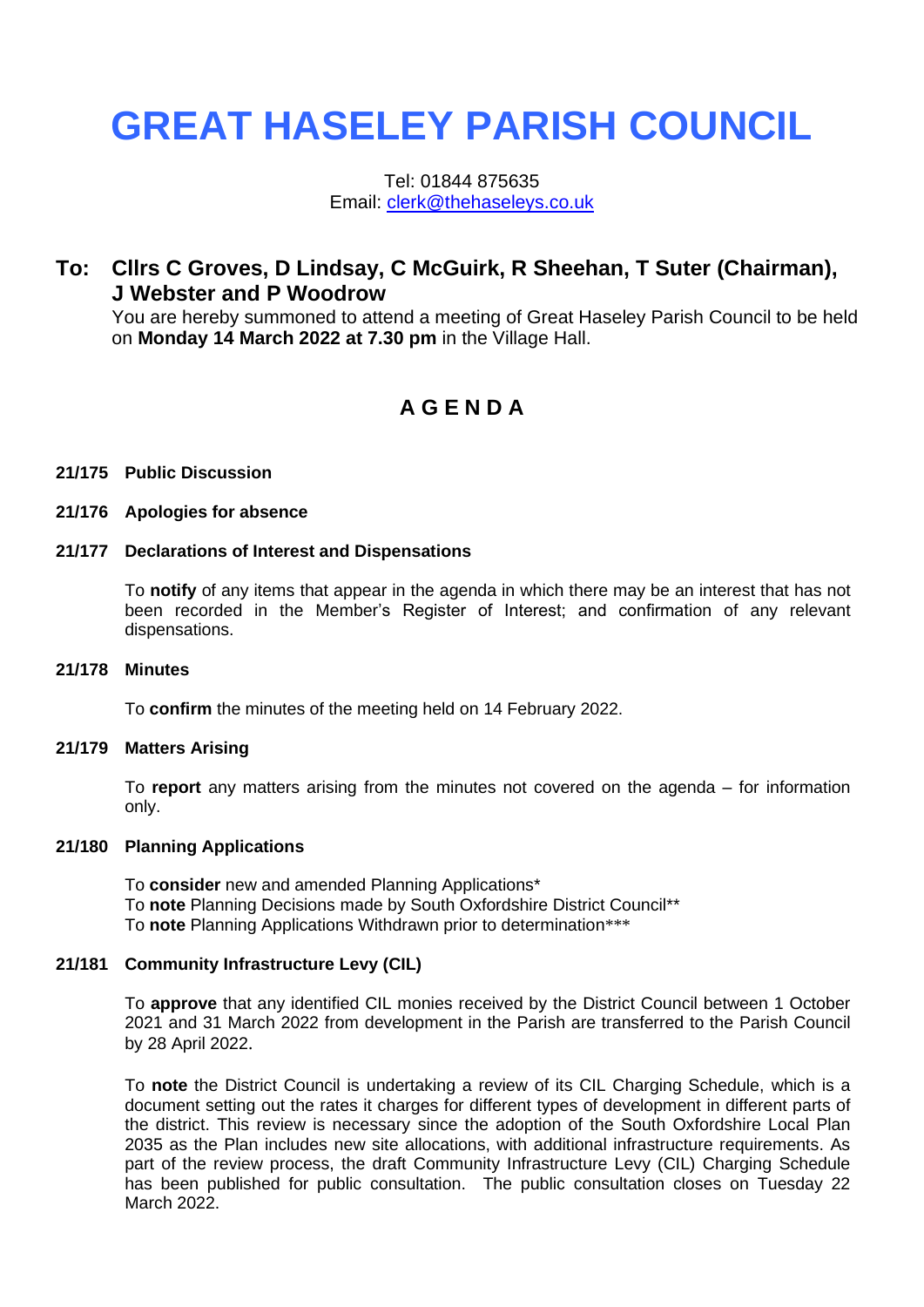To **note** the District Council has published a revised draft Developer Contributions Supplementary Planning Document (SPD) for public consultation. The SPD identifies how the District Council will ensure new development contributes to the provision of infrastructure such as roads, schools, community facilities, leisure facilities and open space. The SPD is used to seek developer contributions from new development, through what are known as 'Section 106 Agreements', in order to fund infrastructure alongside CIL. The public consultation closes on Tuesday 22 March 2022.

#### **21/182 Public Art – S106 Funding**

To **agree** next steps related to s106 funding for public art related to P17/S4441/O – Land north of Rycote Lane nr Thame.

## **21/183 Financial Report**

To **receive** a report from the Responsible Financial Officer.

# **21/184 Payments**

To **approve** the following cheques: £300.00 Nicholsons, £150.00 OALC, £52.00 Shield, £55.99 Clerk's Expenses, £36.00 CPRE.

# **21/185 National Salary Award**

To **note** the Joint Council for Local Government Services (NJC) has agreed the new rates of pay applicable from 1 April 2021.

To **approve** the salary rate for the Clerk is increased by 1.75% in line with the national pay award, SPC6 and that the increase is backdated to 1 April 2021.

# **21/186 The Queen's Green Canopy**

To **consider** proposals to plant a hedge / avenue of trees on the Recreation Ground to commemorate the Platinum Jubilee as part of the 'Queens Green Canopy' initiative.

#### **21/187 Internal Audit**

To **agree** the appointment of the Internal Auditor for 2021-22 and scope of the audit.

# **21/188 Environmental Strategy**

To **receive** an update on the draft Environmental Strategy.

## **21/189 Tidy Day**

To **consider** whether to hold the annual tidy day.

# **21/190 Grass Cutting**

To **agree** the grass cutting contract for 2022.

# **21/191 Reports from Committees / County and District Councillors**

To **receive** reports from District Councillor C Newton and County Councillor F van Mierlo.

To **receive** reports from Committees on: Allotments, Communication, Environment, Footpaths, Millennium Wood, Miss Cross Field, Playing Fields, Village Hall.